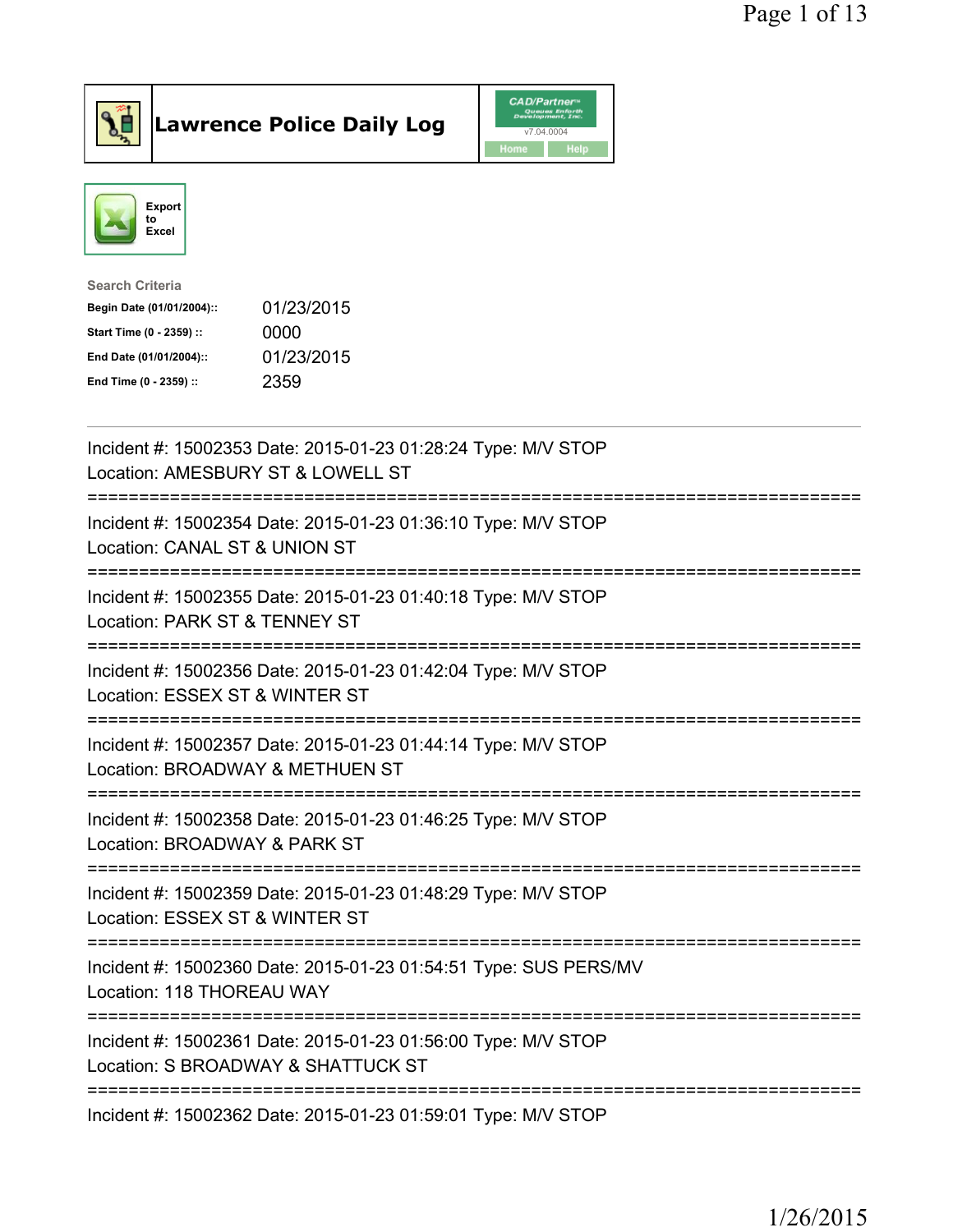| Location: BROADWAY & ESSEX ST                                                                                                            |
|------------------------------------------------------------------------------------------------------------------------------------------|
| Incident #: 15002363 Date: 2015-01-23 02:01:01 Type: M/V STOP<br>Location: S UNION ST & WINTHROP AV<br>=============================     |
| Incident #: 15002364 Date: 2015-01-23 02:03:59 Type: M/V STOP<br>Location: BLAKELIN ST & MANCHESTER ST<br>============================== |
| Incident #: 15002365 Date: 2015-01-23 02:06:48 Type: M/V STOP<br>Location: ESSEX ST & NEWBURY ST<br>:===========================         |
| Incident #: 15002366 Date: 2015-01-23 02:07:42 Type: M/V STOP<br><b>Location: FALLS BRIDGE</b>                                           |
| Incident #: 15002367 Date: 2015-01-23 02:08:15 Type: M/V STOP<br>Location: ESSEX ST & JACKSON ST                                         |
| Incident #: 15002368 Date: 2015-01-23 02:10:12 Type: M/V STOP<br>Location: AMES ST & LOWELL ST                                           |
| Incident #: 15002369 Date: 2015-01-23 02:10:50 Type: M/V STOP<br><b>Location: FALLS BRIDGE</b>                                           |
| Incident #: 15002370 Date: 2015-01-23 02:11:45 Type: M/V STOP<br>Location: 201 MERRIMACK ST                                              |
| Incident #: 15002371 Date: 2015-01-23 02:12:41 Type: M/V STOP<br>Location: ISLAND ST & UNION ST                                          |
| Incident #: 15002372 Date: 2015-01-23 02:13:32 Type: M/V STOP<br>Location: HAVERHILL ST & MAY ST                                         |
| Incident #: 15002373 Date: 2015-01-23 02:16:41 Type: M/V STOP<br>Location: MYRTLE ST & SPRUCE ST                                         |
| Incident #: 15002374 Date: 2015-01-23 02:17:39 Type: M/V STOP<br>Location: MANCHESTER ST & MAY ST                                        |
| Incident #: 15002375 Date: 2015-01-23 02:18:38 Type: M/V STOP<br>Location: MERRIMACK ST & S BROADWAY                                     |
| Incident #: 15002376 Date: 2015-01-23 02:20:13 Type: M/V STOP<br>Location: S BROADWAY & SHATTUCK ST                                      |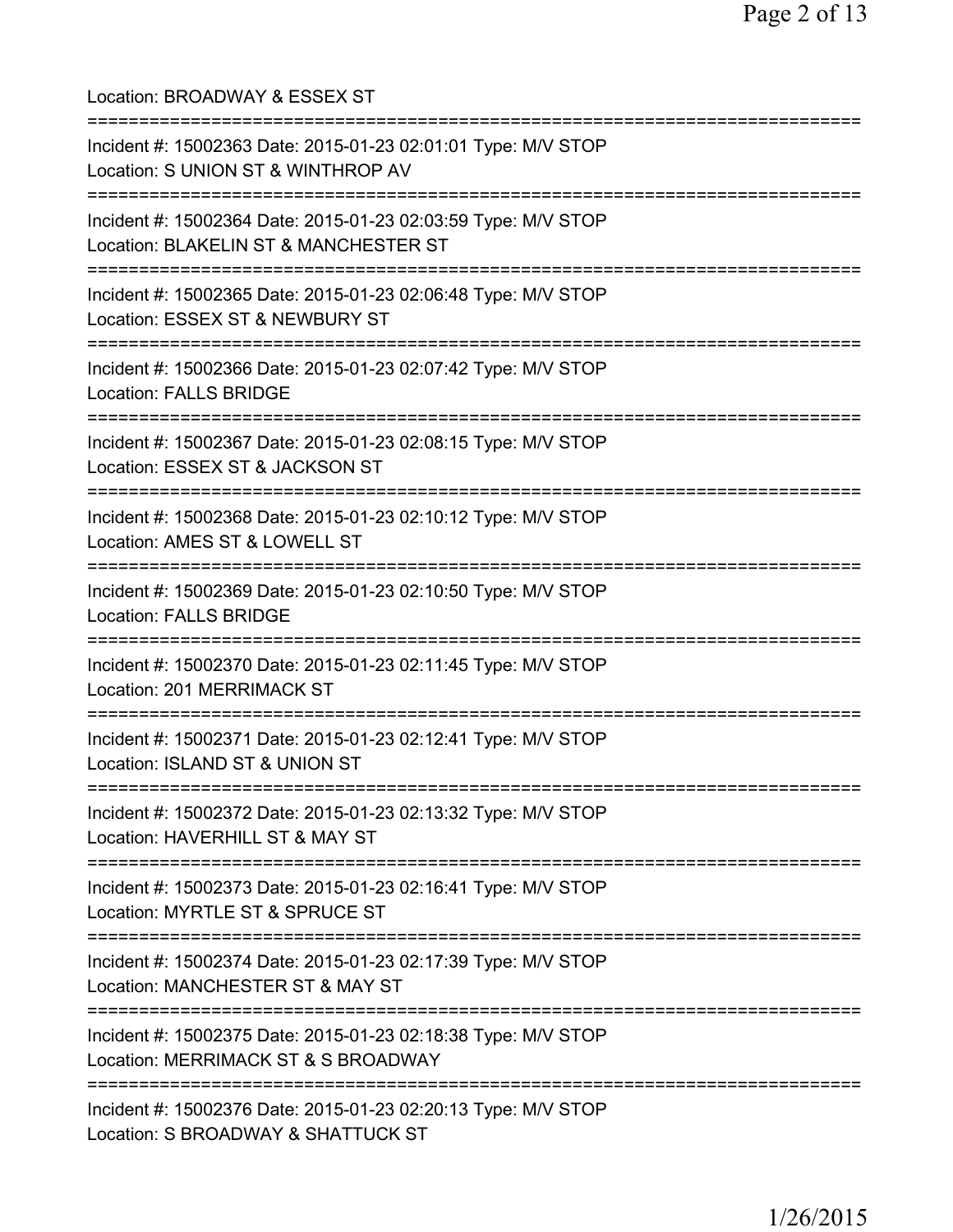| Incident #: 15002377 Date: 2015-01-23 02:23:25 Type: M/V STOP<br>Location: AMESBURY ST & COMMON ST                                       |
|------------------------------------------------------------------------------------------------------------------------------------------|
| Incident #: 15002378 Date: 2015-01-23 02:31:38 Type: M/V STOP<br>Location: BROADWAY & CROSS ST                                           |
| Incident #: 15002379 Date: 2015-01-23 02:36:09 Type: M/V STOP<br>Location: HAVERHILL ST & JACKSON ST<br>:====================            |
| Incident #: 15002380 Date: 2015-01-23 02:37:47 Type: SUS PERS/MV<br>Location: 60 ISLAND ST                                               |
| Incident #: 15002381 Date: 2015-01-23 02:46:44 Type: M/V STOP<br>Location: BROADWAY & COMMON ST                                          |
| Incident #: 15002382 Date: 2015-01-23 02:48:46 Type: ALARMS<br>Location: WENDY'S / 99 WINTHROP AV                                        |
| Incident #: 15002383 Date: 2015-01-23 02:49:49 Type: M/V STOP<br>Location: WILLOW ST & TENNEY ST                                         |
| Incident #: 15002384 Date: 2015-01-23 02:50:45 Type: M/V STOP<br>Location: 50 COMMON ST                                                  |
| Incident #: 15002385 Date: 2015-01-23 02:58:52 Type: M/V STOP<br>Location: S UNION ST & WINTHROP AV                                      |
| Incident #: 15002386 Date: 2015-01-23 03:01:53 Type: M/V STOP<br>Location: AYER RD & MT VERNON ST                                        |
| Incident #: 15002387 Date: 2015-01-23 03:03:20 Type: M/V STOP<br>Location: AMES ST & ESSEX ST                                            |
| Incident #: 15002388 Date: 2015-01-23 03:06:23 Type: M/V STOP<br>Location: MELVIN ST & WINTER ST                                         |
| Incident #: 15002389 Date: 2015-01-23 03:11:06 Type: M/V STOP<br>Location: BROADWAY & COMMON ST                                          |
| ===============================<br>Incident #: 15002390 Date: 2015-01-23 03:14:34 Type: M/V STOP<br>Location: HAVERHILL ST & RAILROAD ST |
|                                                                                                                                          |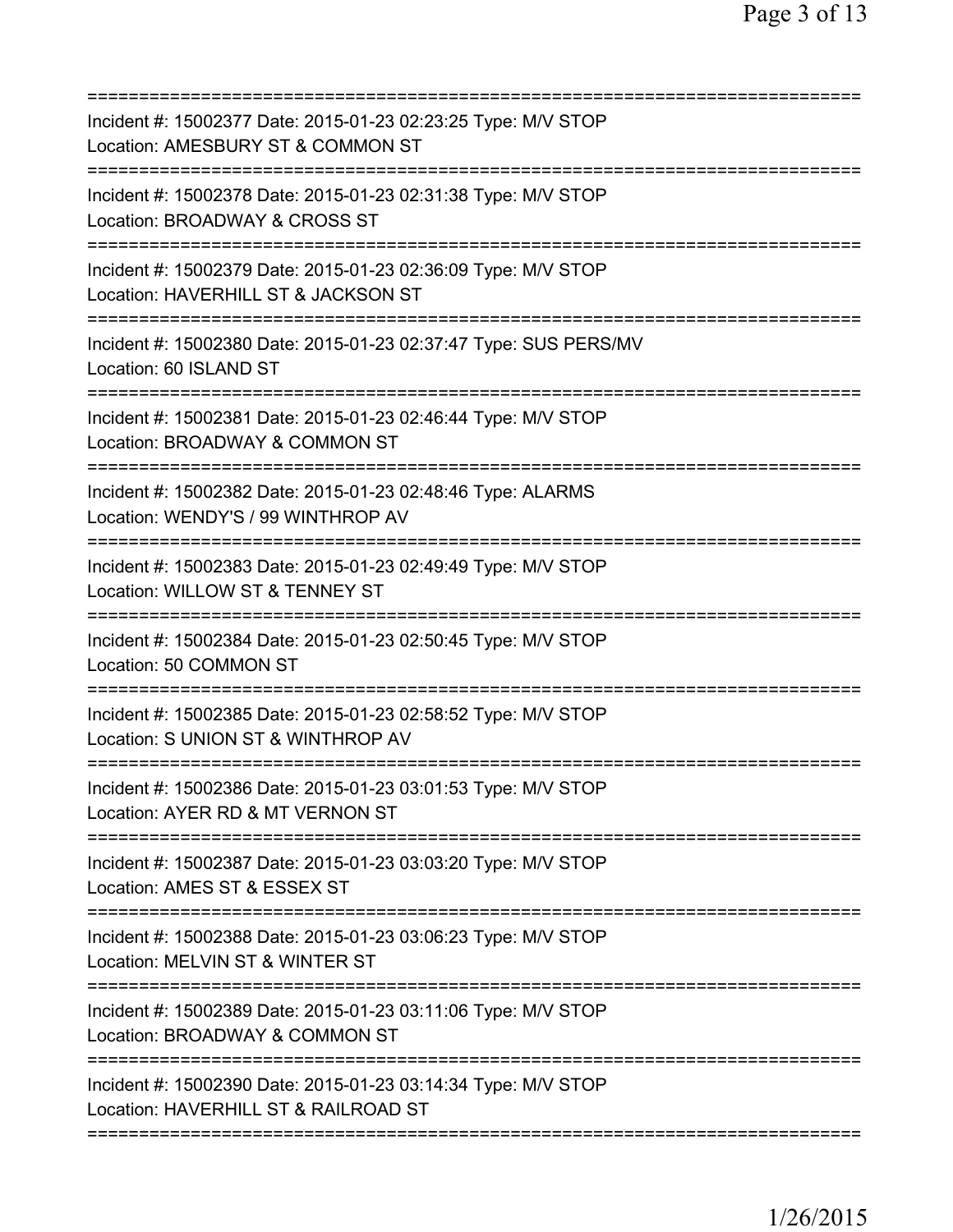| Incident #: 15002391 Date: 2015-01-23 03:18:50 Type: M/V STOP<br>Location: BROADWAY & WATER ST           |
|----------------------------------------------------------------------------------------------------------|
| Incident #: 15002392 Date: 2015-01-23 03:23:31 Type: M/V STOP<br>Location: HAVERHILL ST & WEST ST        |
| Incident #: 15002393 Date: 2015-01-23 03:44:10 Type: M/V STOP<br>Location: BROADWAY & HAVERHILL ST       |
| Incident #: 15002394 Date: 2015-01-23 03:45:00 Type: M/V STOP<br>Location: BROADWAY & METHUEN ST         |
| Incident #: 15002395 Date: 2015-01-23 03:47:50 Type: M/V STOP<br>Location: LAWRENCE ST & STEARNS AV      |
| Incident #: 15002396 Date: 2015-01-23 03:54:08 Type: M/V STOP<br>Location: BRADFORD ST & BROADWAY        |
| Incident #: 15002397 Date: 2015-01-23 04:00:26 Type: M/V STOP<br>Location: S BROADWAY & WEARE ST         |
| Incident #: 15002400 Date: 2015-01-23 04:09:45 Type: TOW OF M/V<br>Location: BIG N' BEEFY / 415 BROADWAY |
| Incident #: 15002398 Date: 2015-01-23 04:10:05 Type: M/V STOP<br>Location: CUSTER ST & JACKSON ST        |
| Incident #: 15002399 Date: 2015-01-23 04:11:00 Type: M/V STOP<br>Location: CUSTER ST & JACKSON ST        |
| Incident #: 15002401 Date: 2015-01-23 05:16:25 Type: MV/BLOCKING<br>Location: 52 WALNUT ST               |
| Incident #: 15002402 Date: 2015-01-23 05:33:35 Type: ALARMS<br>Location: 10 DANA ST                      |
| Incident #: 15002403 Date: 2015-01-23 06:20:51 Type: ALARMS<br>Location: POLLO TIPICO / 190 LAWRENCE ST  |
| Incident #: 15002404 Date: 2015-01-23 07:03:53 Type: M/V STOP<br>Location: ARLINGTON ST & SPRUCE ST      |
| Incident #: 15002405 Date: 2015-01-23 07:07:58 Type: PARK & WALK                                         |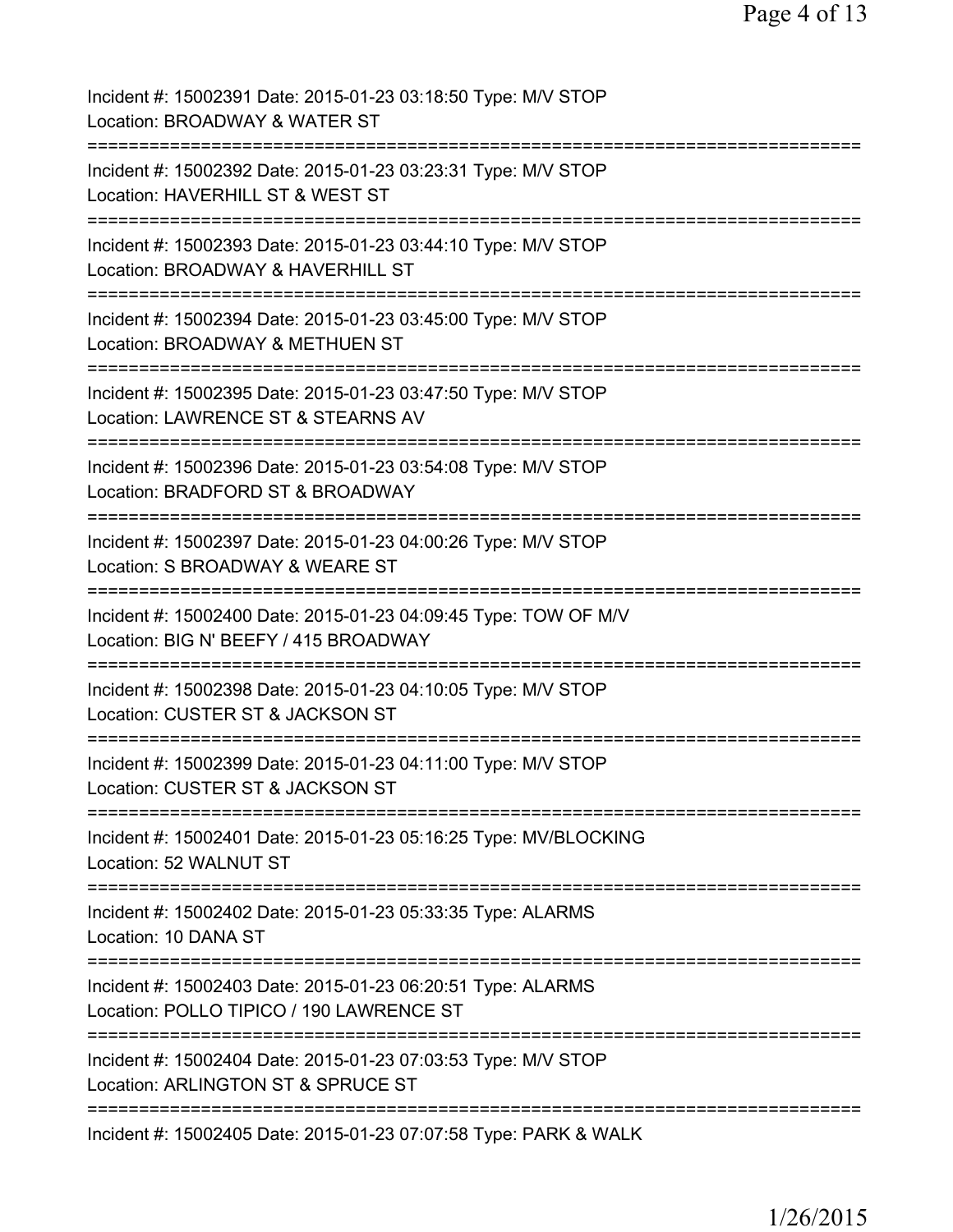Location: BROADWAY & VALLEY ST =========================================================================== Incident #: 15002406 Date: 2015-01-23 07:08:14 Type: MAL DAMAGE Location: 9 TRENTON ST =========================================================================== Incident #: 15002407 Date: 2015-01-23 07:22:10 Type: M/V STOP Location: 9 TREMONT ST =========================================================================== Incident #: 15002408 Date: 2015-01-23 07:22:46 Type: M/V STOP Location: CROSS ST & HAMPSHIRE ST =========================================================================== Incident #: 15002409 Date: 2015-01-23 07:35:51 Type: M/V STOP Location: LAWRENCE ST & PARK ST =========================================================================== Incident #: 15002410 Date: 2015-01-23 07:37:05 Type: M/V STOP Location: BROADWAY & LOWELL ST =========================================================================== Incident #: 15002411 Date: 2015-01-23 07:39:34 Type: M/V STOP Location: 62 MT VERNON ST =========================================================================== Incident #: 15002412 Date: 2015-01-23 07:42:56 Type: M/V STOP Location: S BROADWAY & SHATTUCK ST =========================================================================== Incident #: 15002413 Date: 2015-01-23 07:47:48 Type: M/V STOP Location: MERRIMACK ST & S UNION ST =========================================================================== Incident #: 15002414 Date: 2015-01-23 07:50:35 Type: M/V STOP Location: LOWELL ST & OXFORD ST =========================================================================== Incident #: 15002415 Date: 2015-01-23 07:52:38 Type: M/V STOP Location: 50 S BROADWAY =========================================================================== Incident #: 15002416 Date: 2015-01-23 07:54:08 Type: ALARMS Location: LAWRENCE SENIOR CENTER / 155 HAVERHILL ST =========================================================================== Incident #: 15002417 Date: 2015-01-23 08:19:21 Type: M/V STOP Location: 70 S BROADWAY =========================================================================== Incident #: 15002418 Date: 2015-01-23 08:33:30 Type: CK WELL BEING Location: 53 BOXFORD ST =========================================================================== Incident #: 15002419 Date: 2015-01-23 08:42:01 Type: M/V STOP Location: PARKER ST & SALEM ST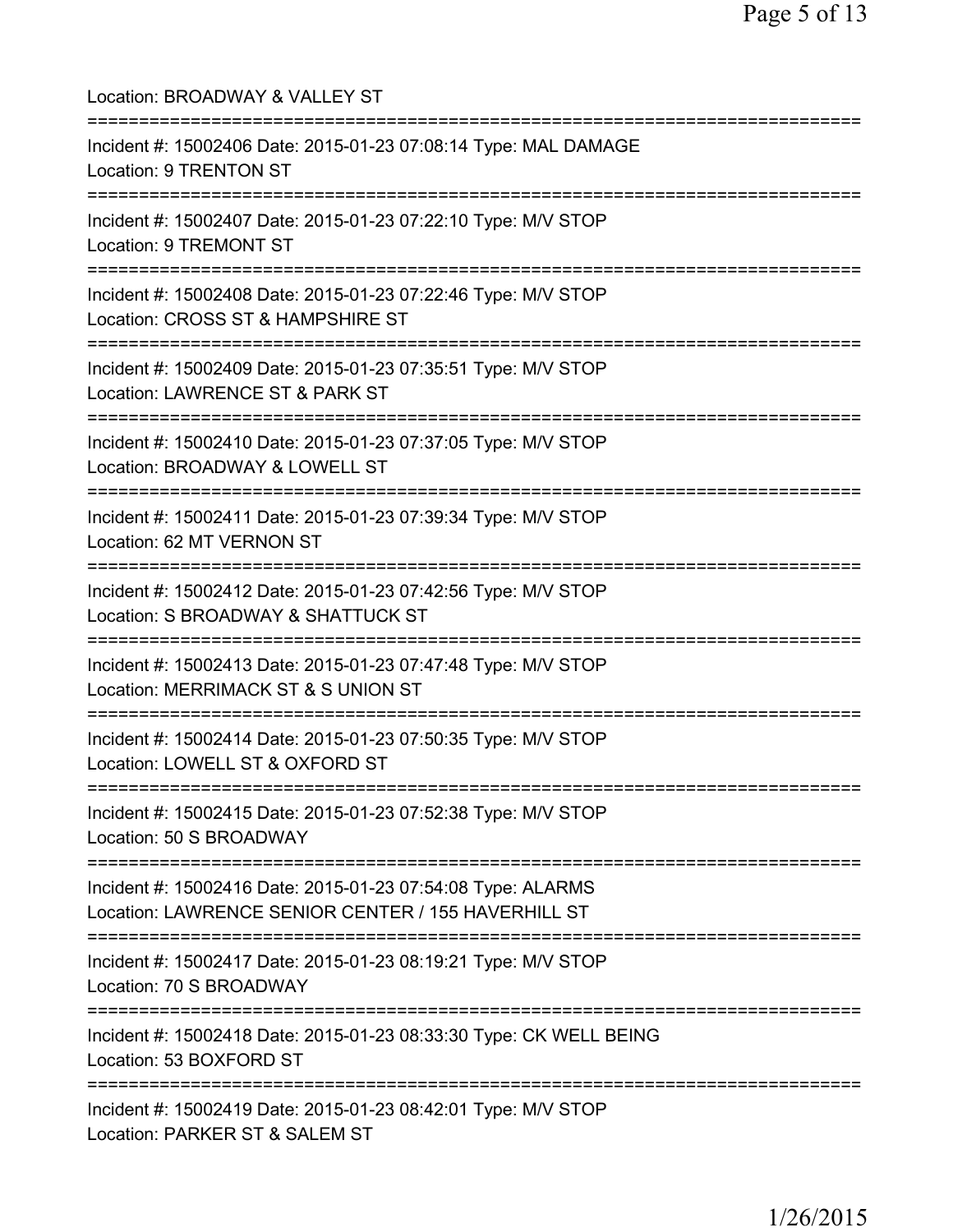| Incident #: 15002420 Date: 2015-01-23 09:12:52 Type: SUS PERS/MV<br>Location: 40 WEARE ST                                                                                |
|--------------------------------------------------------------------------------------------------------------------------------------------------------------------------|
| Incident #: 15002421 Date: 2015-01-23 09:30:29 Type: ALARM/BURG<br>Location: 41 S BOWDOIN ST                                                                             |
| Incident #: 15002422 Date: 2015-01-23 09:40:38 Type: TOW OF M/V<br>Location: 60 NEWBURY ST                                                                               |
| Incident #: 15002423 Date: 2015-01-23 09:47:11 Type: TOW OF M/V<br>Location: SOVEREIGN BANK NEW ENGLAND / 238 ESSEX ST<br>===========================                    |
| Incident #: 15002424 Date: 2015-01-23 09:58:25 Type: M/V STOP<br>Location: GARDEN ST & JACKSON ST                                                                        |
| Incident #: 15002425 Date: 2015-01-23 09:59:17 Type: SUS PERS/MV<br>Location: 11 WEARE ST                                                                                |
| =====================================<br>Incident #: 15002426 Date: 2015-01-23 10:04:19 Type: 209A/SERVE<br>Location: 47 EMMETT ST<br>================================== |
| Incident #: 15002427 Date: 2015-01-23 10:07:00 Type: TRESPASSING<br>Location: 260 E HAVERHILL ST                                                                         |
| Incident #: 15002428 Date: 2015-01-23 10:12:57 Type: 209A/SERVE<br>Location: 9 EASTON ST                                                                                 |
| Incident #: 15002429 Date: 2015-01-23 10:14:13 Type: WARRANT SERVE<br>Location: LAWRENCE PUBLIC LIBRARY / 51 LAWRENCE ST                                                 |
| Incident #: 15002430 Date: 2015-01-23 10:16:12 Type: TOW OF M/V<br>Location: 48 BEACON ST                                                                                |
| Incident #: 15002431 Date: 2015-01-23 10:25:15 Type: TOW OF M/V<br>Location: 118 BEACON AV                                                                               |
| Incident #: 15002433 Date: 2015-01-23 10:27:51 Type: 209A/SERVE<br>Location: 1.5 PORTLAND ST #1                                                                          |
| Incident #: 15002432 Date: 2015-01-23 10:28:49 Type: AUTO ACC/UNK PI<br>Location: FOSTER ST & SALEM ST                                                                   |
|                                                                                                                                                                          |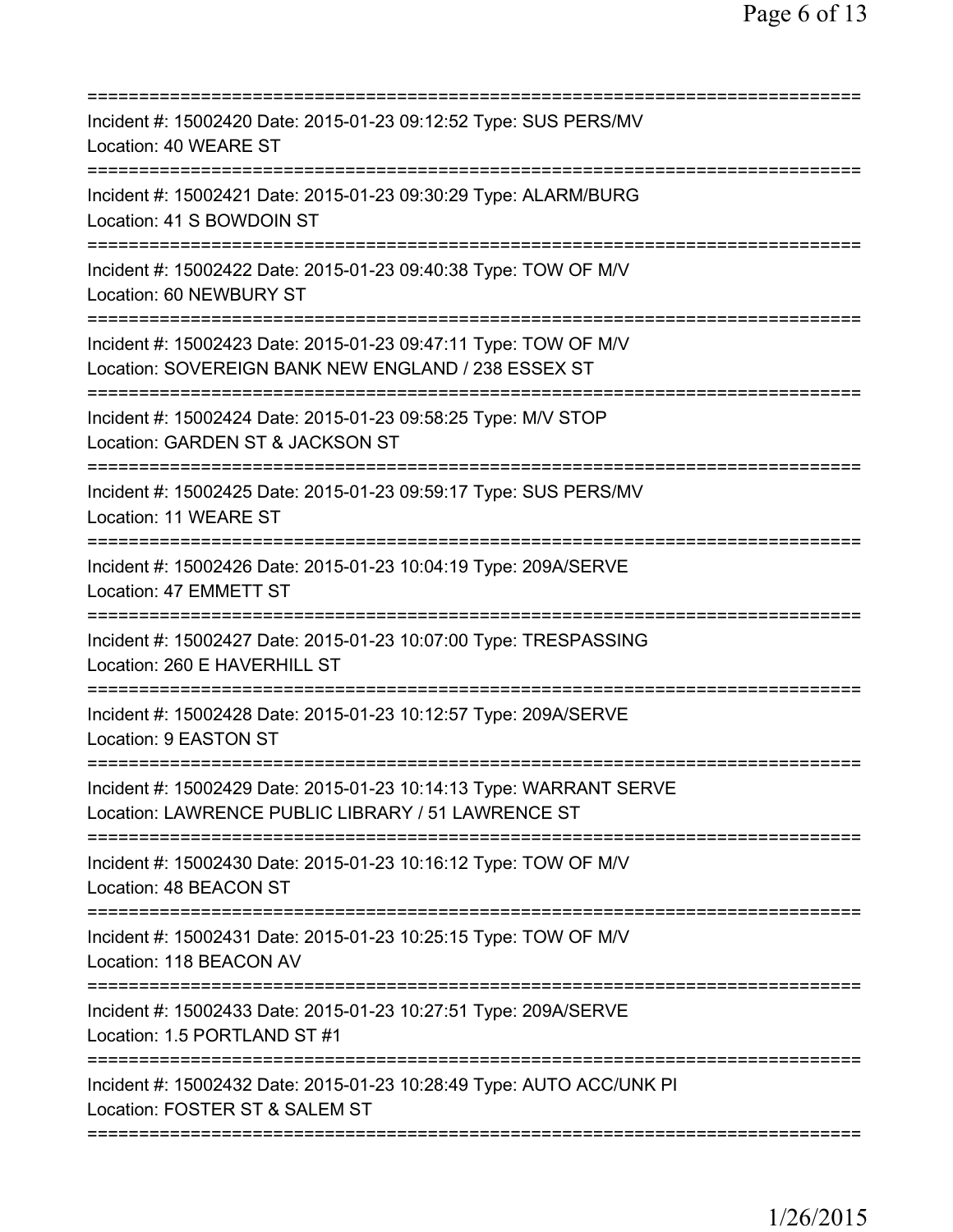| Incident #: 15002434 Date: 2015-01-23 10:43:36 Type: RECOV/STOL/MV<br>Location: 100 ALLSTON ST                      |
|---------------------------------------------------------------------------------------------------------------------|
| Incident #: 15002435 Date: 2015-01-23 10:56:53 Type: TOW OF M/V<br>Location: 70 BOWDOIN ST                          |
| Incident #: 15002436 Date: 2015-01-23 11:09:02 Type: SUICIDE ATTEMPT<br>Location: 527 HAVERHILL ST #FRONT FL 2ND    |
| Incident #: 15002437 Date: 2015-01-23 11:15:58 Type: AUTO ACC/NO PI<br>Location: EUTAW ST & FITZ ST                 |
| Incident #: 15002438 Date: 2015-01-23 11:28:44 Type: TOW OF M/V<br>Location: 8 INMAN ST                             |
| Incident #: 15002439 Date: 2015-01-23 11:30:41 Type: ALARM/BURG<br>Location: 38 TREMONT ST FL 3RD                   |
| Incident #: 15002440 Date: 2015-01-23 11:32:09 Type: DRUG VIO<br>Location: TACO BELL / 79 WINTHROP AV               |
| :=======================<br>Incident #: 15002441 Date: 2015-01-23 11:44:16 Type: M/V STOP<br>Location: 351 BROADWAY |
| Incident #: 15002442 Date: 2015-01-23 11:53:18 Type: ALARM/BURG<br>Location: 495 LOWELL ST                          |
| Incident #: 15002443 Date: 2015-01-23 12:09:14 Type: B&E/MV/PAST<br>Location: BROADWAY & TREMONT ST                 |
| Incident #: 15002444 Date: 2015-01-23 12:15:25 Type: DRUG VIO<br>Location: 62 WARREN ST                             |
| Incident #: 15002445 Date: 2015-01-23 12:15:53 Type: B&E FOLLOW UP<br>Location: 66 BROMFIELD ST                     |
| Incident #: 15002446 Date: 2015-01-23 12:27:56 Type: M/V STOP<br>Location: 404 HOWARD ST                            |
| Incident #: 15002447 Date: 2015-01-23 12:28:21 Type: M/V STOP<br>Location: 404 HOWARD ST                            |
| Incident #: 15002448 Date: 2015-01-23 12:29:58 Type: B&E/PAST                                                       |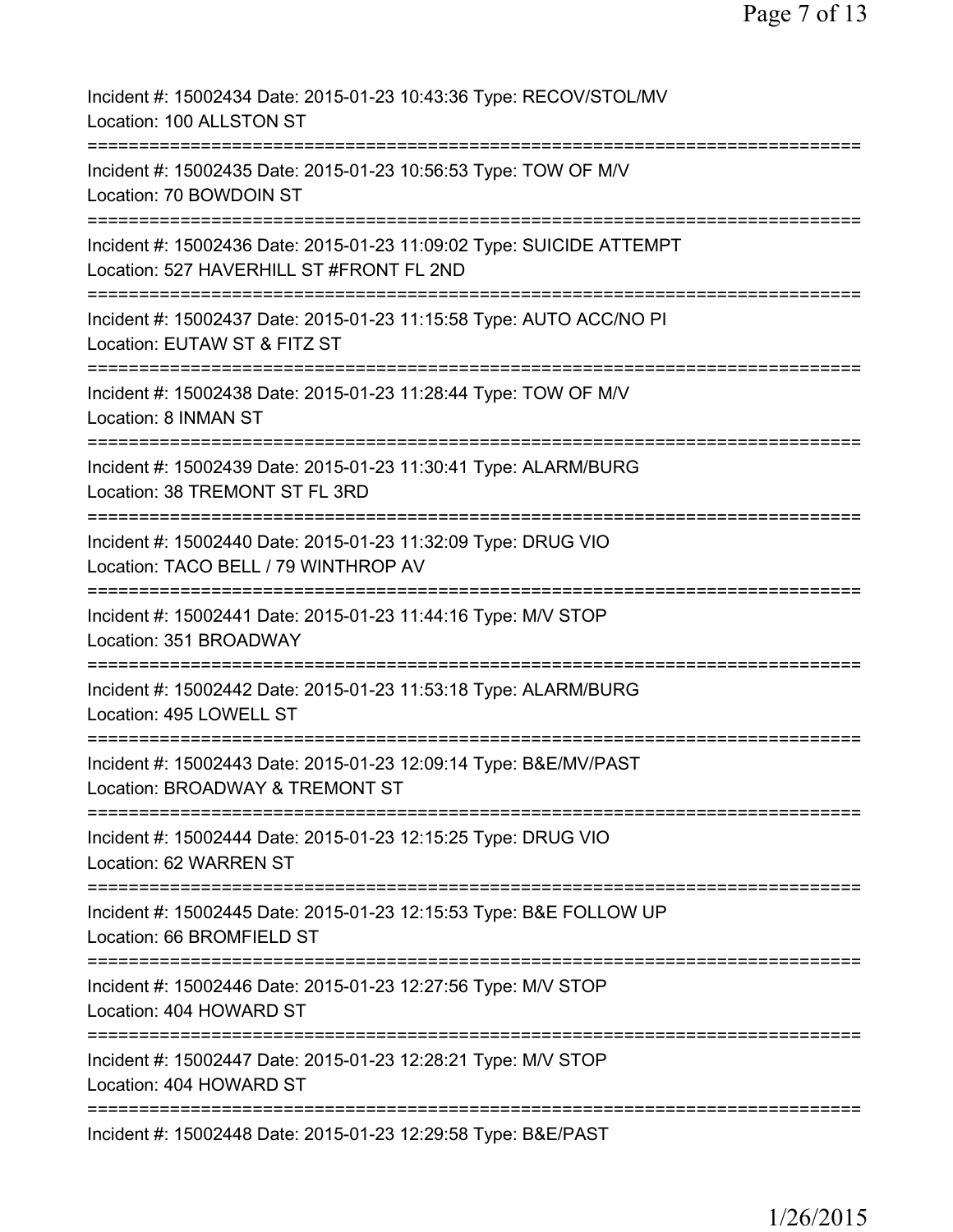Location: CLASS / 1 PARKER ST =========================================================================== Incident #: 15002449 Date: 2015-01-23 12:39:18 Type: COURT DOC SERVE Location: 523 LOWELL ST =========================================================================== Incident #: 15002450 Date: 2015-01-23 12:40:40 Type: ASSSIT AMBULANC Location: 135 BUTLER ST =========================================================================== Incident #: 15002451 Date: 2015-01-23 12:43:45 Type: MAL DAMAGE Location: 2 MILL ST =========================================================================== Incident #: 15002452 Date: 2015-01-23 12:48:55 Type: B&E/MV/PAST Location: FERRAN AUTO / 340 METHUEN ST =========================================================================== Incident #: 15002453 Date: 2015-01-23 12:51:23 Type: DRUG VIO Location: BUNKERHILL ST & FERN ST =========================================================================== Incident #: 15002454 Date: 2015-01-23 13:11:18 Type: TOW/REC/STOL Location: 10 BEDFORD ST =========================================================================== Incident #: 15002455 Date: 2015-01-23 13:12:53 Type: SUS PERS/MV Location: 25 BUTLER ST =========================================================================== Incident #: 15002456 Date: 2015-01-23 13:15:04 Type: THREATS Location: 26 INMAN ST #34 =========================================================================== Incident #: 15002457 Date: 2015-01-23 13:17:01 Type: SUS PERS/MV Location: 9 BICKNELL TER =========================================================================== Incident #: 15002458 Date: 2015-01-23 13:44:28 Type: AUTO ACC/UNK PI Location: BENNINGTON ST & PARK ST =========================================================================== Incident #: 15002459 Date: 2015-01-23 13:44:53 Type: THREATS Location: 43 TRENTON ST =========================================================================== Incident #: 15002460 Date: 2015-01-23 13:45:58 Type: MAL DAMAGE Location: 143 BERNARD AV =========================================================================== Incident #: 15002462 Date: 2015-01-23 13:46:06 Type: ALARM/HOLD Location: 324 PROSPECT ST =========================================================================== Incident #: 15002461 Date: 2015-01-23 13:46:49 Type: LOST PROPERTY Location: 32 MONMOUTH ST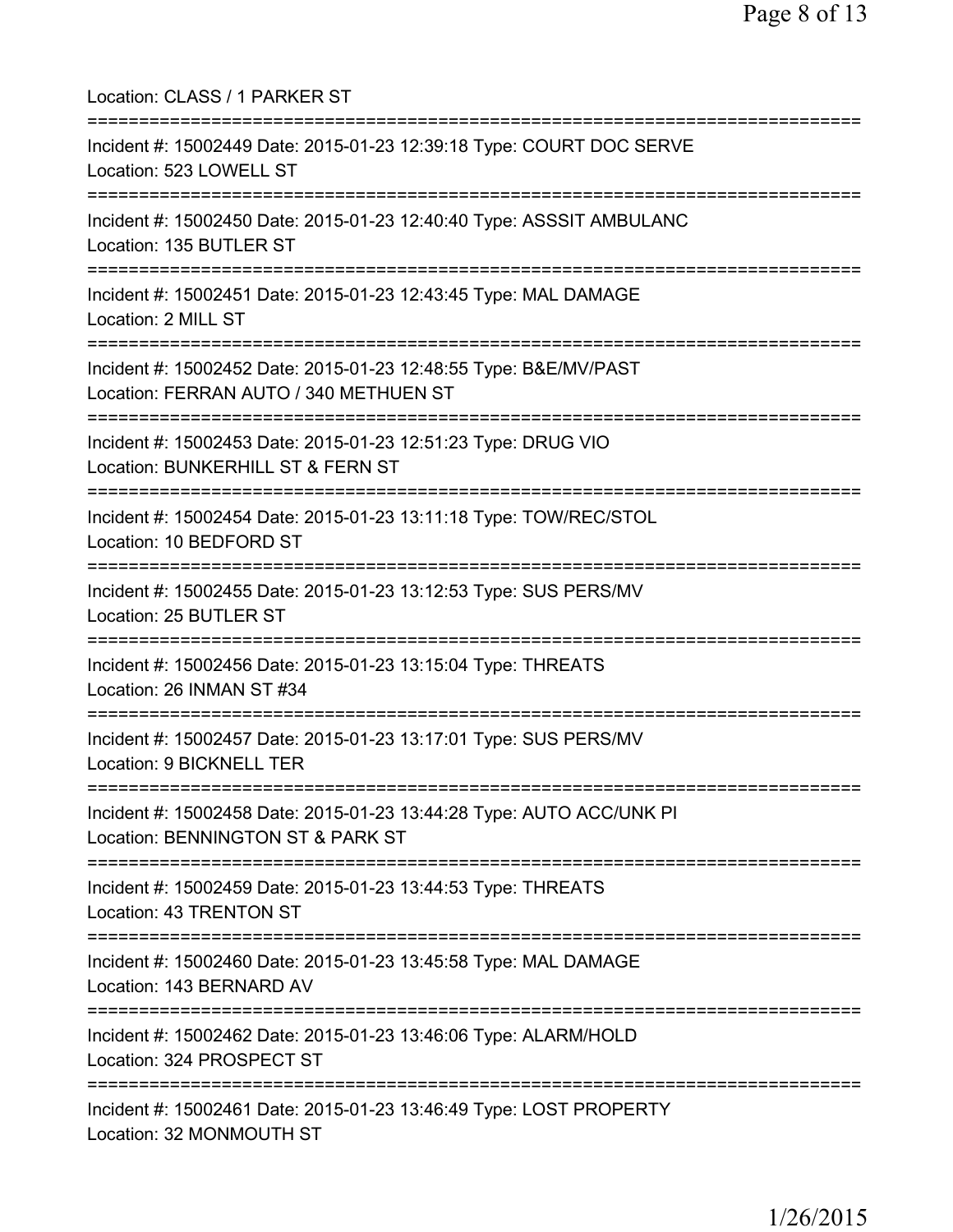| Incident #: 15002463 Date: 2015-01-23 13:48:03 Type: HIT & RUN M/V<br>Location: ESSEX ST & LAWRENCE ST                                                   |
|----------------------------------------------------------------------------------------------------------------------------------------------------------|
| Incident #: 15002464 Date: 2015-01-23 14:00:36 Type: HIT & RUN M/V<br>Location: ABBOTT ST & S UNION ST                                                   |
| Incident #: 15002465 Date: 2015-01-23 14:05:10 Type: M/V STOP<br>Location: JACKSON ST & JACKSON CT<br>===========================                        |
| Incident #: 15002466 Date: 2015-01-23 14:20:02 Type: UNKNOWN PROB<br>Location: 64 MANCHESTER ST #9 FL 3RD                                                |
| Incident #: 15002467 Date: 2015-01-23 14:23:13 Type: INVESTIGATION<br>Location: 250 E HAVERHILL ST                                                       |
| ======================================<br>Incident #: 15002468 Date: 2015-01-23 14:30:28 Type: DISTURBANCE<br>Location: SOCIAL SECURITY / 439 S UNION ST |
| Incident #: 15002469 Date: 2015-01-23 14:56:15 Type: ALARM/BURG<br>Location: 19 HAMILTON ST                                                              |
| Incident #: 15002470 Date: 2015-01-23 15:13:15 Type: PARK & WALK<br><b>Location: COMMON ST</b>                                                           |
| Incident #: 15002471 Date: 2015-01-23 15:23:16 Type: TOW OF M/V<br>Location: 7 BROADWAY                                                                  |
| Incident #: 15002472 Date: 2015-01-23 15:29:15 Type: MEDIC SUPPORT<br>Location: 64 MANCHESTER ST #9                                                      |
| Incident #: 15002473 Date: 2015-01-23 15:33:19 Type: FIGHT<br>Location: CHESTNUT ST & SHORT ST                                                           |
| Incident #: 15002474 Date: 2015-01-23 16:14:12 Type: HIT & RUN M/V<br>Location: 606 ANDOVER ST                                                           |
| Incident #: 15002475 Date: 2015-01-23 16:19:59 Type: LOST PROPERTY<br>Location: EASTERN BANK / 486 ESSEX ST                                              |
| Incident #: 15002476 Date: 2015-01-23 16:22:08 Type: B&E/PAST<br>Location: 2 HIGHGATE ST FL 1ST                                                          |
|                                                                                                                                                          |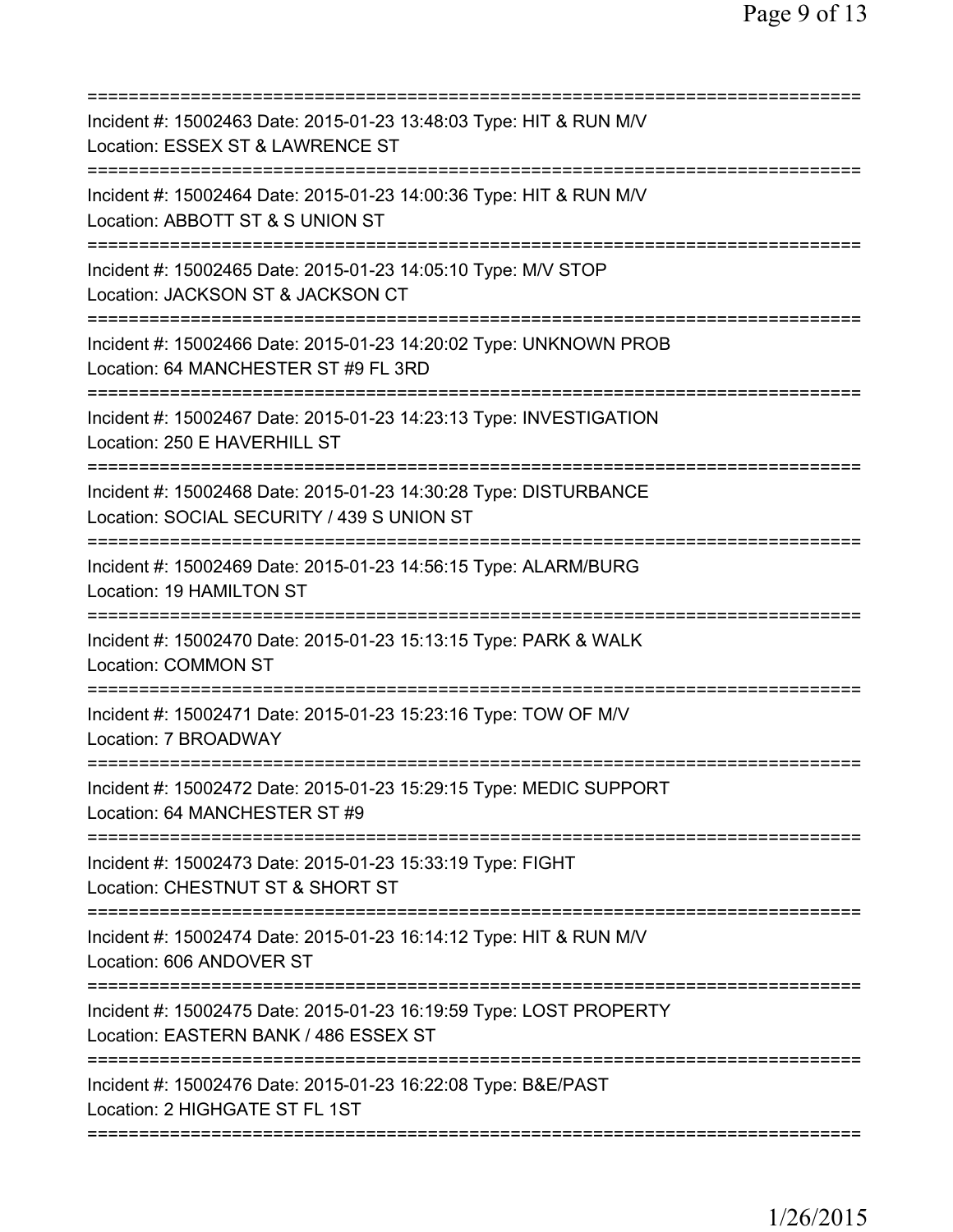| Incident #: 15002477 Date: 2015-01-23 16:26:09 Type: 209A/SERVE<br>Location: 54 SARGENT ST #3                             |
|---------------------------------------------------------------------------------------------------------------------------|
| Incident #: 15002478 Date: 2015-01-23 16:27:03 Type: LARCENY/PAST<br>Location: 107 GARDEN ST                              |
| Incident #: 15002479 Date: 2015-01-23 16:42:46 Type: M/V STOP<br>Location: HAFFNERS GAS STATION / 469 HAVERHILL ST        |
| Incident #: 15002480 Date: 2015-01-23 16:45:37 Type: ALARM/HOLD<br>Location: TOWERHILL MARKET / 99 AMES ST                |
| ===============================<br>Incident #: 15002481 Date: 2015-01-23 16:46:46 Type: A&B PAST<br>Location: 94 UNION ST |
| Incident #: 15002482 Date: 2015-01-23 16:51:44 Type: B&E/PAST<br>Location: 2 HIGHGATE ST FL 1ST                           |
| Incident #: 15002483 Date: 2015-01-23 16:57:07 Type: AUTO ACC/UNK PI<br>Location: BENNINGTON ST & PARK ST                 |
| Incident #: 15002484 Date: 2015-01-23 17:09:03 Type: ALARM/BURG<br>Location: 43 JACKSON ST                                |
| Incident #: 15002485 Date: 2015-01-23 17:20:10 Type: WARRANT SERVE<br>Location: 161 MAY ST                                |
| Incident #: 15002486 Date: 2015-01-23 17:32:56 Type: ALARM/BURG<br>Location: V & P AUTO / 416 BROADWAY                    |
| Incident #: 15002487 Date: 2015-01-23 17:43:59 Type: M/V STOP<br>Location: COMMON ST & NEWBURY ST                         |
| Incident #: 15002488 Date: 2015-01-23 17:59:58 Type: MISSING PERS<br>Location: 50 PARK ST FL 1ST                          |
| Incident #: 15002489 Date: 2015-01-23 18:03:56 Type: WARRANT SERVE<br>Location: 86 DORCHESTER ST                          |
| Incident #: 15002490 Date: 2015-01-23 18:05:41 Type: NOISE ORD<br>Location: 36 TREMONT ST FL 1                            |
| Incident #: 15002491 Date: 2015-01-23 18:07:58 Type: AUTO ACC/NO PI                                                       |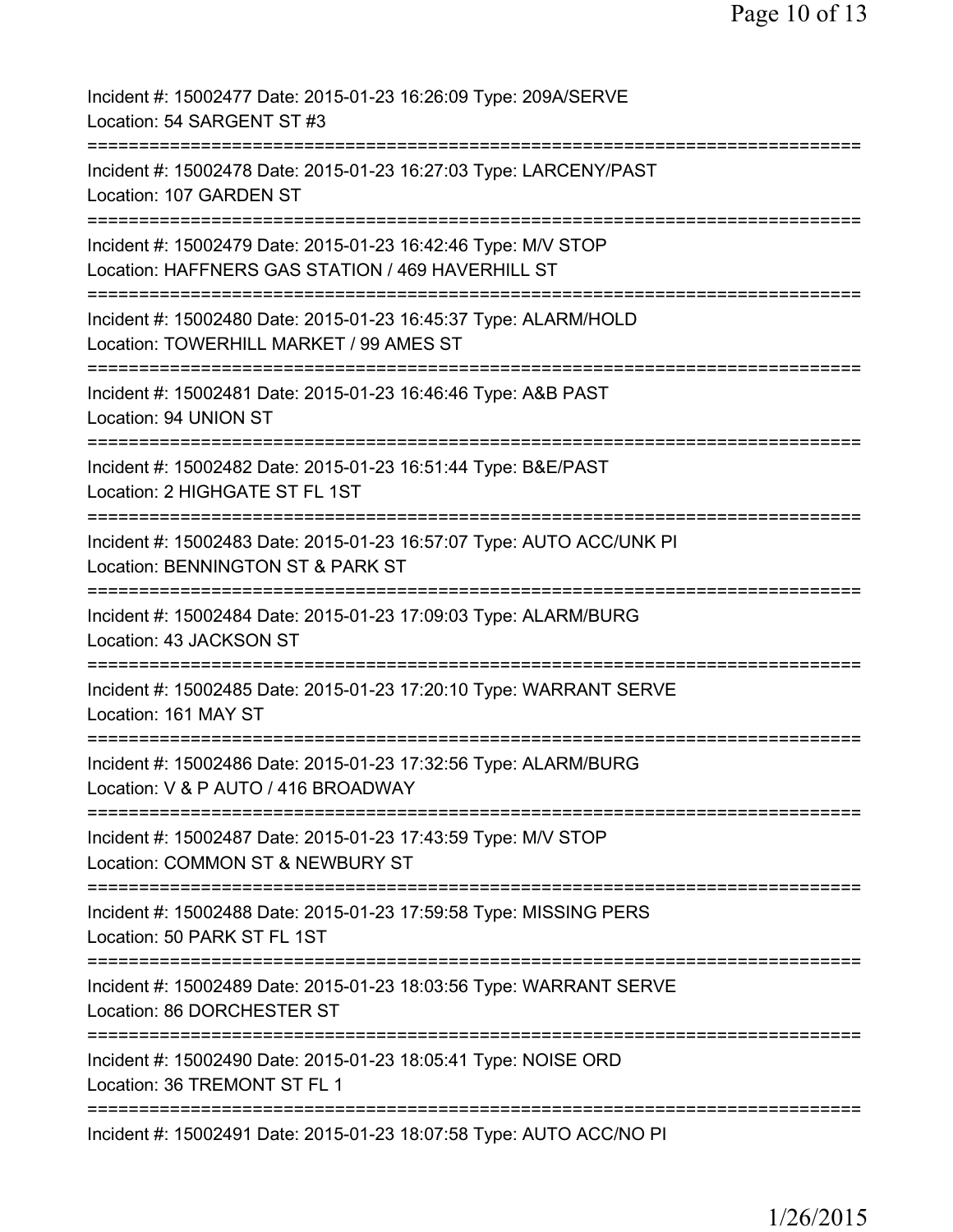Location: ANDOVER ST & BEACON ST =========================================================================== Incident #: 15002492 Date: 2015-01-23 18:09:30 Type: ALARM/BURG Location: 69 STEARNS AV =========================================================================== Incident #: 15002493 Date: 2015-01-23 18:10:59 Type: LARCENY/PAST Location: 349 ESSEX ST =========================================================================== Incident #: 15002494 Date: 2015-01-23 18:14:19 Type: GENERAL SERV Location: 42 MARBLE AV =========================================================================== Incident #: 15002495 Date: 2015-01-23 18:33:08 Type: M/V STOP Location: HAMPSHIRE ST & PARK ST =========================================================================== Incident #: 15002496 Date: 2015-01-23 18:42:23 Type: SUS PERS/MV Location: 56 FERRY ST =========================================================================== Incident #: 15002497 Date: 2015-01-23 18:50:45 Type: M/V STOP Location: 54 PARK ST =========================================================================== Incident #: 15002498 Date: 2015-01-23 19:23:00 Type: MV/BLOCKING Location: 129 MARGIN ST =========================================================================== Incident #: 15002499 Date: 2015-01-23 19:57:49 Type: DOMESTIC/PROG Location: 31 BROOK ST #6 =========================================================================== Incident #: 15002500 Date: 2015-01-23 20:10:02 Type: A&B D/W/ PROG Location: 50 HANCOCK ST =========================================================================== Incident #: 15002501 Date: 2015-01-23 20:23:39 Type: ALARM/BURG Location: DUNKIN DONUTS / 123 LAWRENCE ST =========================================================================== Incident #: 15002502 Date: 2015-01-23 20:31:41 Type: CK WELL BEING Location: 353 ELM ST #815 =========================================================================== Incident #: 15002503 Date: 2015-01-23 20:37:02 Type: DRUG VIO Location: 110 RIVER POINTE WY =========================================================================== Incident #: 15002504 Date: 2015-01-23 20:51:26 Type: DRUG VIO Location: BRADFORD ST =========================================================================== Incident #: 15002505 Date: 2015-01-23 21:11:17 Type: MAL DAMG PROG Location: 35 ROBINSON CT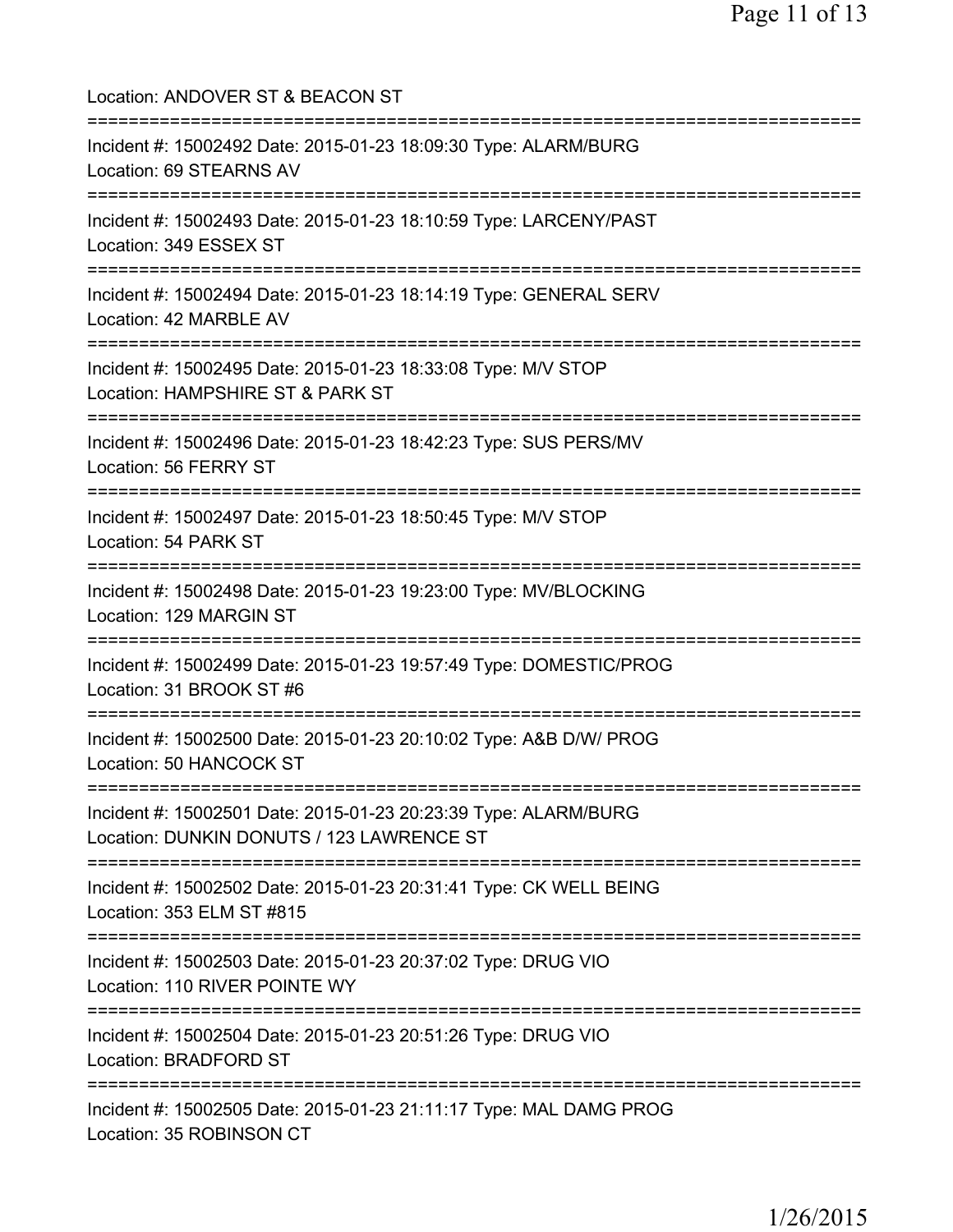| Incident #: 15002506 Date: 2015-01-23 21:27:25 Type: M/V STOP<br>Location: BROADWAY & WATER ST<br>======================                   |
|--------------------------------------------------------------------------------------------------------------------------------------------|
| Incident #: 15002507 Date: 2015-01-23 21:34:56 Type: MV/BLOCKING<br>Location: 70 CAMBRIDGE ST                                              |
| Incident #: 15002508 Date: 2015-01-23 21:36:14 Type: M/V STOP<br>Location: BROADWAY & LAKE ST                                              |
| Incident #: 15002509 Date: 2015-01-23 21:36:37 Type: M/V STOP<br>Location: CONCORD ST & FRANKLIN ST                                        |
| Incident #: 15002510 Date: 2015-01-23 21:38:47 Type: ALARM/BURG<br>Location: METHODIST CHURCH / 207 HAVERHILL ST                           |
| ===========================<br>Incident #: 15002511 Date: 2015-01-23 21:45:59 Type: M/V STOP<br>Location: AUBURN ST & HAMPSHIRE ST         |
| Incident #: 15002512 Date: 2015-01-23 22:03:51 Type: M/V STOP<br>Location: COMMON ST & LAWRENCE ST<br>==============================       |
| Incident #: 15002513 Date: 2015-01-23 22:05:35 Type: M/V STOP<br>Location: 359 HAVERHILL ST                                                |
| Incident #: 15002514 Date: 2015-01-23 22:08:02 Type: A&B D/W PAST<br>Location: TRIPOLI BAKERY INC / 106 COMMON ST                          |
| Incident #: 15002515 Date: 2015-01-23 22:18:26 Type: M/V STOP<br>Location: AMESBURY ST & BRADFORD ST                                       |
| Incident #: 15002516 Date: 2015-01-23 22:42:46 Type: DISTURBANCE<br>Location: 32 LAWRENCE ST FL 3                                          |
| Incident #: 15002517 Date: 2015-01-23 22:42:57 Type: M/V STOP<br>Location: BROADWAY & CONCORD ST                                           |
| Incident #: 15002518 Date: 2015-01-23 22:47:30 Type: AUTO ACC/NO PI<br>Location: U-HAUL RENTAL / 375 BROADWAY                              |
| ===================================<br>Incident #: 15002519 Date: 2015-01-23 22:55:00 Type: M/V STOP<br>Location: GRAFTON ST & WINTHROP AV |
|                                                                                                                                            |